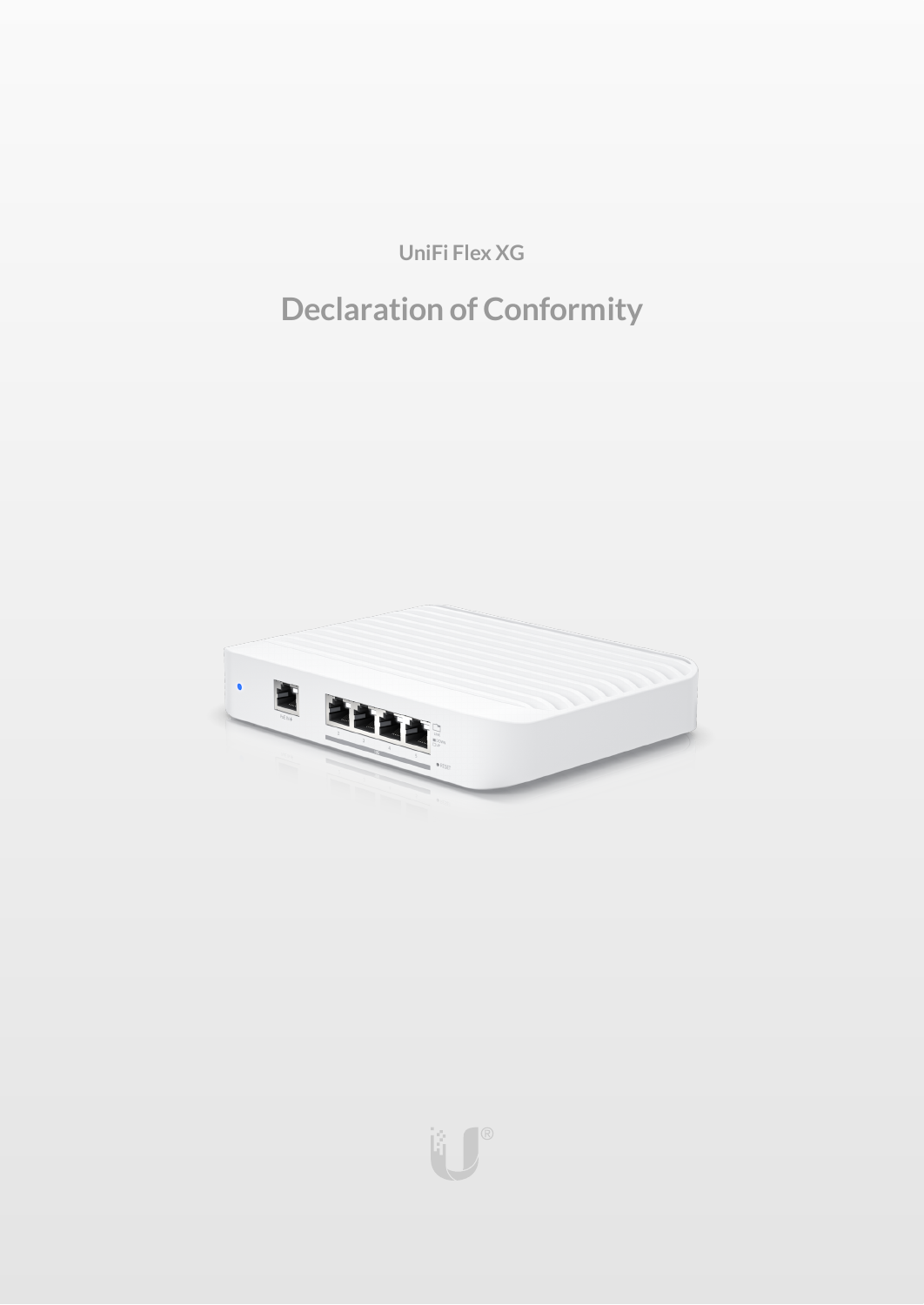# **EU DECLARATION OF CONFORMITY**

Ubiquiti Inc. 685 Third Avenue NewYork, NY 10017 USA

Hereby declares under our sole responsibility thatthe**UniFi FlexXG**, model **USW-Flex-XG**, to which this declaration relates, is in conformancewith the provisions of Directives

• EMC- 2014/30/EU Electromagnetic Compatibility Directive (EMCD)

• Safety - 2014/35/EU Low Voltage Directive (LVD)

• HazardousMaterials - 2011/65/EU Restriction oftheUse ofCertain Hazardous Substances in Electrical and Electronic Equipment(RoHS) with amendment(EU) 2015/863; 1907/2006 Registration, Evaluation, Authorization and Restriction of Chemicals (REACH)

For additional REACH details, please refer to [ui.com/compliance](https://www.ui.com/compliance/)

| <b>Standards</b>         | <b>Description</b>                                                                               |
|--------------------------|--------------------------------------------------------------------------------------------------|
| EN 55032:2015+A11:2020   | Electromagnetic compatibility of multimedia equipment - Emission requirements                    |
| EN 55035:2017+A11:2020   | Electromagnetic compatibility of multimedia equipment $-$ Immunity requirements                  |
| EN 62368-1:2014+A11:2017 | Audio/video, information and communication technology equipment - Part 1: Safety<br>requirements |
| <b>CE</b> Marking        | . E                                                                                              |

 $k$  un  $\rightarrow$ 7  $\mathcal{L}$ Mark Feil

Compliance Manager

NewYork April 30, 2021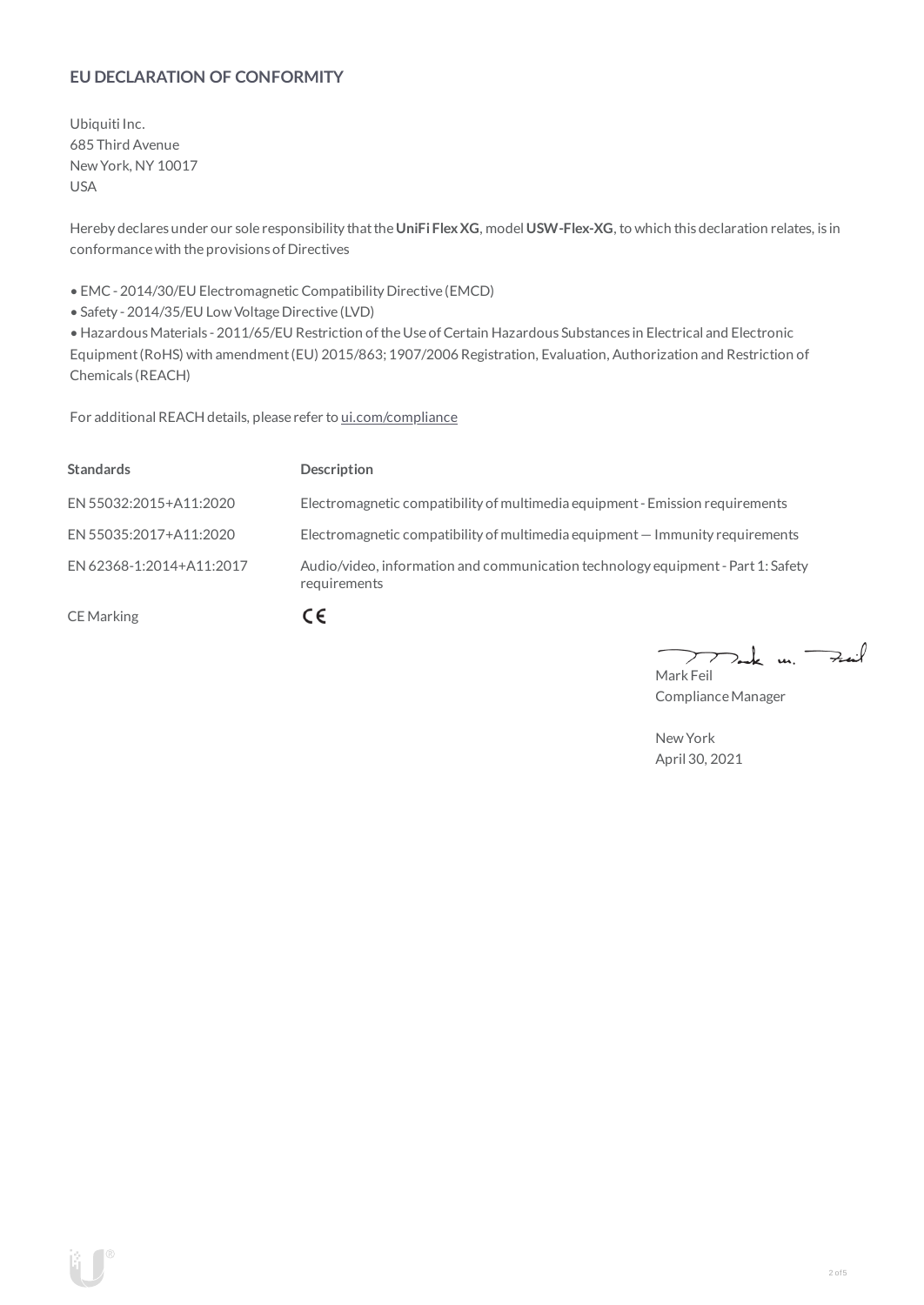# **USW-Flex-XG**

# **български** [Bulgarian]

С настоящото Ubiquiti декларира, че това устройство USW-Flex-XG е в съответствие със съществените изисквания и други приложими разпоредби на Директиви 2014/30/ЕС, 2014/35/ЕС.

# **Hrvatski** [Croatian]

Ubiquiti ovim putem izjavljuje da je ovaj uređaj USW-Flex-XG sukladan osnovnim zahtjevima i ostalim bitnim odredbama Direktiva 2014/30/EU, 2014/35/EU.

# **Čeština** [Czech]

Ubiquititímto prohlašuje, že toto USW-Flex-XG zařízení, je ve shodě se základními požadavky a dalšími příslušnými ustanoveními směrnic 2014/30/EU, 2014/35/EU.

# **Dansk** [Danish]

Hermed, Ubiquiti, erklærer atdenneUSW-Flex-XG enhed, er i overensstemmelse med de væsentlige krav og øvrige relevante krav i direktiver 2014/30/EU, 2014/35/EU.

#### **Nederlands** [Dutch]

Hierbij verklaartUbiquiti, datdezeUSW-Flex-XG apparaat, in overeenstemming is metde essentiële eisen en de andere relevante bepalingen van richtlijnen 2014/30/EU, 2014/35/EU.

#### **English**

Hereby, Ubiquiti, declares that this USW-Flex-XG device, is in compliance with the essential requirements and other relevant provisions of Directives 2014/30/EU, 2014/35/EU.

#### **Eesti keel** [Estonian]

Käesolevaga Ubiquiti kinnitab, et antud USW-Flex-XG seade, on vastavus olulistele nõuetele ja teistele asjakohastele sätetele direktiivide2014/30/EL, 2014/35/EL.

#### **Suomi** [Finnish]

Täten Ubiquiti vakuuttaa, että tämä USW-Flex-XG laite, on yhdenmukainen olennaisten vaatimusten ja muiden sitä koskevien direktiivien 2014/30/EU, 2014/35/EU.

#### **Français** [French]

Par la présente Ubiquiti déclare que l'appareil USW-Flex-XG, est conforme aux exigences essentielles et aux autres dispositions pertinentes des directives 2014/30/UE, 2014/35/UE.

#### **Deutsch** [German]

HiermiterklärtUbiquiti, dass sich dieses USW-Flex-XG Gerät, in Übereinstimmung mitden grundlegenden Anforderungen und den anderen relevanten Vorschriften der Richtlinien 2014/30/EU, 2014/35/EU befindet.

#### **Ελληνικά** [Greek]

Δια του παρόντος, Ubiquiti, δηλώνει ότι αυτή η συσκευή USW-Flex-XG, είναι σεσυµµόρφωση µε τις βασικές απαιτήσεις καιτις λοιπές σχετικές διατάξεις των οδηγιών 2014/30/EE, 2014/35/EE.

#### **Magyar** [Hungarian]

Ezennel Ubiquiti kijelenti, hogy ez a USW-Flex-XG készülék megfelel az alapvető követelményeknek és más vonatkozó 2014/30/EU, 2014/35/EU irányelvek rendelkezéseit.

#### **Íslenska** [Icelandic]

Hér, Ubiquiti, því yfir að þetta USW-Flex-XG tæki er í samræmi við grunnkröfur og önnur viðeigandi ákvæði tilskipana 2014/30/ESB, 2014/35/ESB.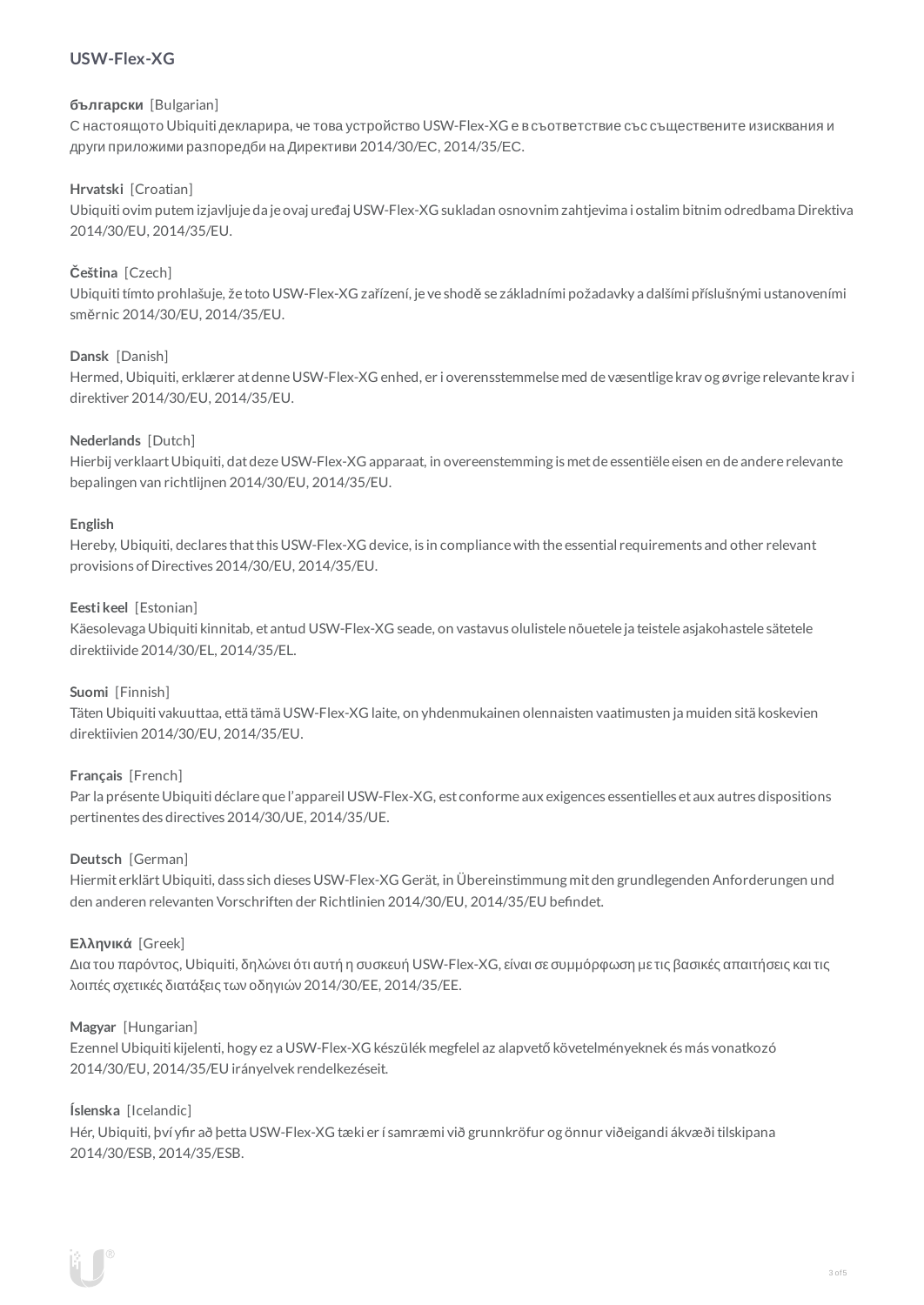# **Italiano** [Italian]

Con la presente, Ubiquiti, dichiara che questo dispositivo USW-Flex-XG, è conforme ai requisiti essenziali ed alle altre disposizioni pertinenti delle direttive2014/30/UE, 2014/35/UE.

# **Latviešu valoda** [Latvian]

Ar šo, Ubiquiti, deklarē, ka USW-Flex-XG ierīce, ir saskaņā ar būtiskajām prasībām un citiem attiecīgiem noteikumiem Direktīvās 2014/30/ES, 2014/35/ES.

# **Lietuviųkalba** [Lithuanian]

Ubiquiti deklaruoja, kad šis USW-Flex-XG įrenginys atitinka esminius reikalavimus ir kitas 2014/30/ES, 2014/35/ESDirektyvų nuostatas.

# **Malti** [Maltese]

Hawnhekk, Ubiquiti, tiddikjara li dan il-mezz USW-Flex-XG huwa konformi mar-rekwiżiti essenzjali u dispożizzjonijiet rilevanti oħrajn ta 'Direttivi 2014/30/UE, 2014/35/UE.

# **Norsk** [Norwegian]

Herved Ubiquiti, erklærer atdenneUSW-Flex-XG enheten, er i samsvar med de grunnleggende kravene og andre relevante bestemmelser i direktivene2014/30/EU, 2014/35/EU.

# **Polski** [Polish]

Niniejszym, Ubiquiti, oświadcza, że urządzenieUSW-Flex-XG, jest zgodny z zasadniczymi wymaganiami oraz pozostałymi stosownymi postanowieniami Dyrektyw2014/30/UE, 2014/35/UE.

# **Português** [Portuguese]

Ubiquiti declara que este dispositivo USW-Flex-XG, está conforme com os requisitos essenciais e outras disposições das Directivas 2014/30/UE, 2014/35/UE.

# **Română** [Romanian]

Prin prezenta, Ubiquiti declară că acestdispozitiv USW-Flex-XG este în conformitate cu cerințele esențiale și alte prevederi relevante aleDirectivelor 2014/30/UE, 2014/35/UE.

#### **Slovenčina** [Slovak]

Týmto Ubiquiti, prehlasuje, že toto USW-Flex-XG zariadenie, je v súlade so základnými požiadavkami a ďalšími relevantnými ustanoveniami smernice2014/30/EÚ, 2014/35/EÚ.

#### **Slovenščina** [Slovenian]

Družba Ubiquiti izjavlja, da je naprava USW-Flex-XG v skladu z obveznimi zahtevami in drugimi ustreznimi določbami direktiv 2014/30/EU in 2014/35/EU.

#### **Español** [Spanish]

Por medio de la presente Ubiquiti declara que este dispositivo USW-Flex-XG, cumple con los requisitos esenciales y cualesquiera otras disposiciones aplicables o exigibles de lasDirectivas 2014/30/UE, 2014/35/UE.

#### **Svenska** [Swedish]

Härmed Ubiquiti, intygar attdenna USW-Flex-XG enhet är i överensstämmelse med de väsentliga egenskapskrav och övriga relevanta bestämmelser som framgår av direktiven 2014/30/EU, 2014/35/EU.